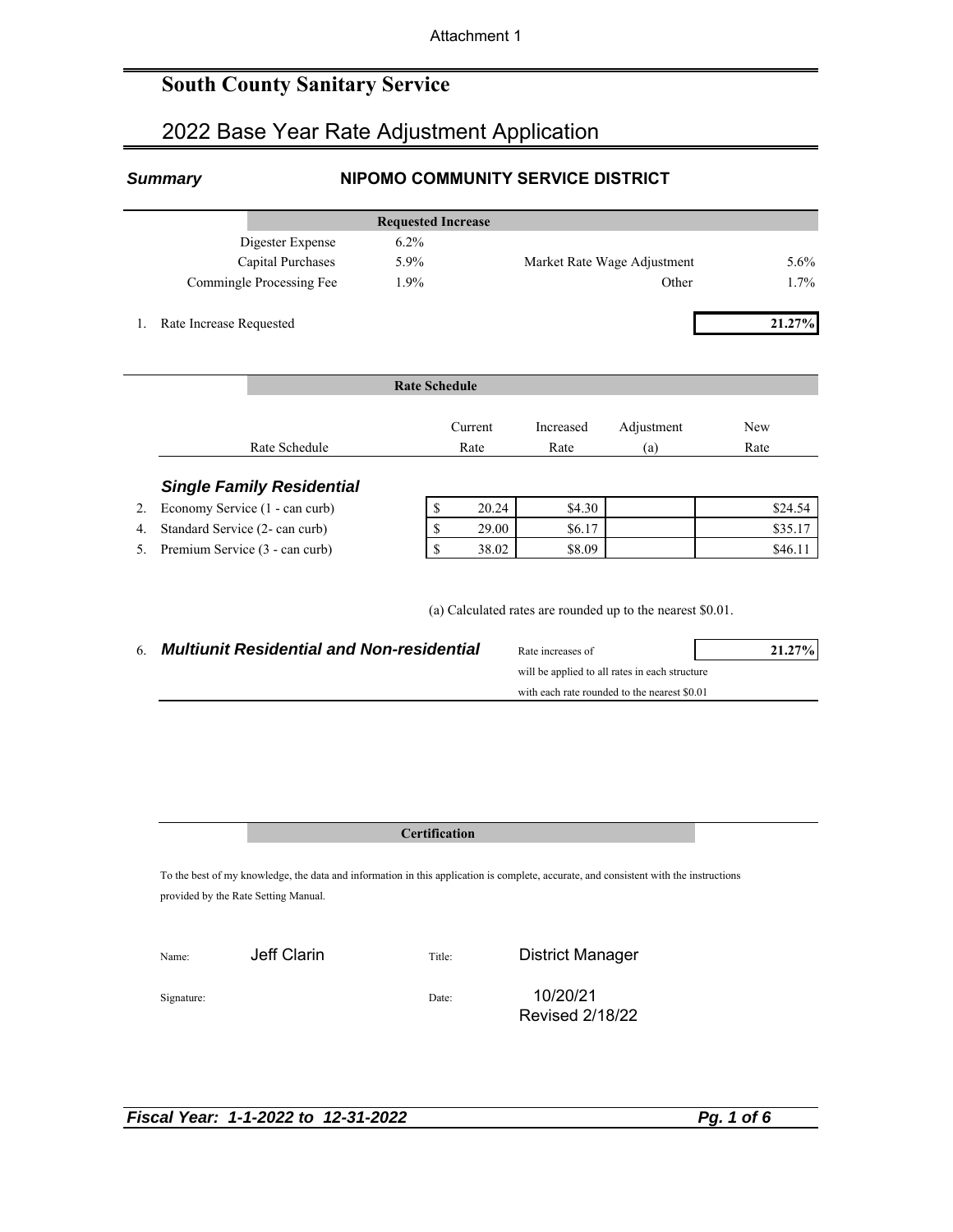|     |                                                                           | Historical   |              | Current                                      | Projected        |              |  |
|-----|---------------------------------------------------------------------------|--------------|--------------|----------------------------------------------|------------------|--------------|--|
|     | <b>Financial Information</b>                                              |              |              |                                              | <b>Base Year</b> |              |  |
|     |                                                                           | 2019         | 2020         | 2021                                         | 2022             | 2023         |  |
|     |                                                                           |              |              |                                              | $(from$ Pg. 4)   |              |  |
|     |                                                                           |              |              | <b>Section I-Allowable Costs</b>             |                  |              |  |
|     |                                                                           |              |              |                                              |                  |              |  |
| 6.  | Direct Labor                                                              | \$3,258,214  | \$3,614,140  | \$3,638,218                                  | \$3,922,681      | \$4,040,361  |  |
| 7.  | Corporate Overhead                                                        | \$350,343    | \$356,299    | \$359,149                                    | \$378,184        | \$389,529    |  |
| 8.  | Office Salaries                                                           | \$688,788    | \$768,706    | \$758,312                                    | \$835,736        | \$859,332    |  |
| 9.  | Other General and Admin Costs                                             | \$4,482,056  | \$4,990,560  | \$5,899,433                                  | \$5,614,771      | \$7,809,122  |  |
| 10  | <b>Total Allowable Costs</b>                                              | \$8,779,401  | \$9,729,705  | \$10,655,112                                 | \$10,751,372     | \$13,098,345 |  |
|     |                                                                           |              |              |                                              |                  |              |  |
|     |                                                                           |              |              | <b>Section II-Allowable Operating Profit</b> |                  |              |  |
| 11. | <b>Operating Ratio</b>                                                    | 97.3%        | 98.2%        | 103.6%                                       | 92.0%            | 92.0%        |  |
| 12. | <b>Allowable Operating Profit</b>                                         | \$245,196    | \$179,075    | $(\$366,502)$                                | \$934,902        | \$1,138,986  |  |
|     |                                                                           |              |              |                                              |                  |              |  |
|     |                                                                           |              |              |                                              |                  |              |  |
|     |                                                                           |              |              | <b>Section III-Pass Through Costs</b>        |                  |              |  |
| 13. | <b>Tipping Fees</b>                                                       | \$2,754,458  | \$2,924,849  | \$3,012,594                                  | \$4,730,341      | \$2,978,173  |  |
| 14. | <b>Franchise Fees</b>                                                     | \$1,482,198  | \$1,629,121  | \$1,652,070                                  | \$1,454,123      | \$1,497,747  |  |
| 15. | AB939 Fees                                                                | \$0          | \$0          | \$0                                          | \$0              | \$0          |  |
| 16. | Payments to Affiliated Companies*                                         | \$281,020    | \$337,664    | \$377,981                                    | \$438,302        | \$477,779    |  |
| 17. | <b>Total Pass Through Costs</b>                                           | \$4,517,676  | \$4,891,634  | \$5,042,645                                  | \$6,622,767      | \$4,953,699  |  |
|     | * Affiliate Payments include interest, lease payments, and transportation |              |              |                                              |                  |              |  |
|     |                                                                           |              |              | <b>Section III-Pass Through Costs</b>        |                  |              |  |
| 18. | Revenue Requirement                                                       | \$13,542,273 | \$14,800,414 | \$15,331,255                                 | \$18,309,041     | \$19,191,030 |  |
|     |                                                                           |              |              |                                              |                  |              |  |
| 19. | <b>Total Revenue Offsets</b>                                              | \$13,542,273 | \$14,800,414 | \$15,331,255                                 | \$15,260,678     | \$15,413,625 |  |
|     | (from Page 3)                                                             |              |              |                                              |                  |              |  |
|     |                                                                           |              |              | <b>Section III-Pass Through Costs</b>        |                  |              |  |
| 20. | Net Shortfall (Surplus)                                                   |              |              |                                              | \$3,048,363      |              |  |
|     |                                                                           |              |              |                                              |                  |              |  |
|     |                                                                           |              |              |                                              |                  |              |  |
| 21. | Total Residential and Non-residential Revenue without increase            |              |              |                                              | Oceano           | Nipomo       |  |
|     | in Base Year (pg.5, line 76)                                              |              |              | \$15,260,678                                 | \$15,260,678     | \$15,260,678 |  |
| 22. | Percent Change in Residential and Non-residential Revenue Requirement     |              |              | 19.98%                                       | 19.98%           | 19.14%       |  |
| 23. | Franchise Fee Adjustment Factor (1 - 6 percent)                           |              |              | 90.000%                                      | 95.000%          | 90.000%      |  |
|     |                                                                           |              |              | 22.19%                                       | 21.03%           | 21.27%       |  |
|     | Limitation due to cumlative increases                                     |              |              |                                              |                  |              |  |
| 24. | Percent Change in Existing Rates                                          |              |              | 22.19%                                       | 21.03%           | 21.27%       |  |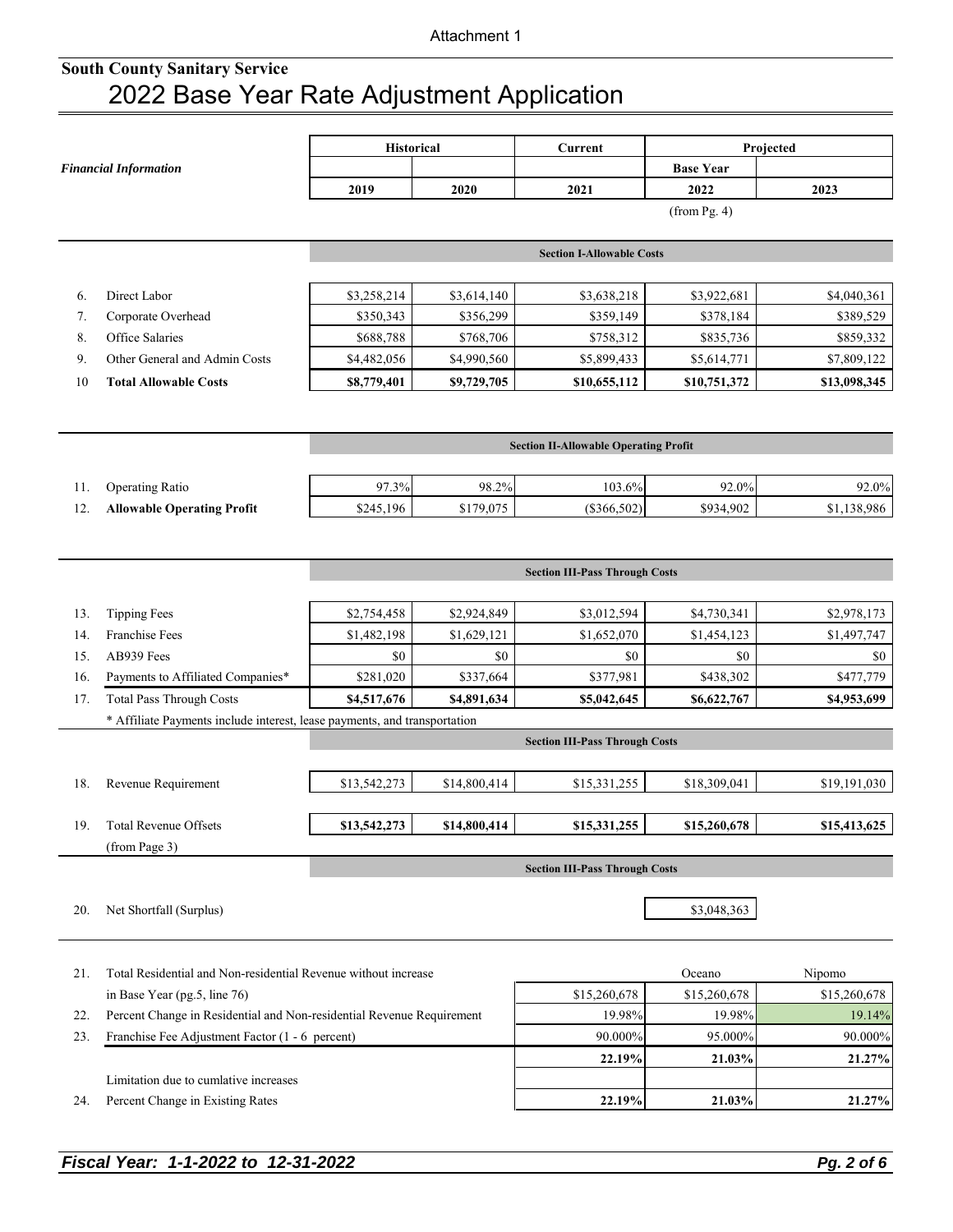### *Revenue Offset Summary*

|     |                                                                                               |              |              | <b>Section VII - Revenue Offsets</b> |                  |              |
|-----|-----------------------------------------------------------------------------------------------|--------------|--------------|--------------------------------------|------------------|--------------|
|     |                                                                                               | Historical   |              | Current                              |                  | Projected    |
|     |                                                                                               |              |              |                                      | <b>Base Year</b> |              |
|     |                                                                                               | 2019         | 2020         | 2021                                 | 2022             | 2023         |
|     | Residential Revenue (without increase in Base Yr.)                                            |              |              |                                      |                  |              |
|     | 28. Single Family Residential                                                                 | \$7,924,043  | \$8,627,550  | \$8,780,617                          | \$8,769,933      | \$8,857,632  |
|     | Multiunit Residential Dumpster                                                                |              |              |                                      |                  |              |
| 29. | Number of Accounts                                                                            |              |              |                                      |                  |              |
| 30. | Revenues                                                                                      |              |              |                                      |                  |              |
|     | 31. Less Allowance for Uncollectible Resi Accounts                                            | \$0          | \$0          | \$0                                  | \$0              | \$0          |
|     | 32. Total Residential Revenue                                                                 | \$7,924,043  | \$8,627,550  | \$8,780,617                          | \$8,769,933      | \$8,857,632  |
|     | Non-residential Revenue (without increase in Base Yr.)<br>Account Type<br>Non-residential Can |              |              |                                      |                  |              |
| 33. | Number of Accounts                                                                            |              |              | 11                                   | 11               | 12           |
| 34. | Revenues                                                                                      |              |              | \$5,513                              | \$5,568          | \$5,624      |
|     | Non-residential Wastewheeler                                                                  |              |              |                                      |                  |              |
| 35. | Number of Accounts                                                                            |              |              | 503                                  | 508              | 513          |
| 36. | Revenues                                                                                      |              |              | \$544,220                            | \$549,662        | \$555,159    |
|     | Non-residential Dumpster                                                                      |              |              |                                      |                  |              |
| 37. | Number of Accounts                                                                            |              |              | 1,576                                | 1,592            | 1,608        |
| 38. | Revenues                                                                                      | \$5,613,237  | \$6,171,381  | \$5,983,795                          | \$5,917,531      | \$5,976,706  |
| 39. | Less: Allowance for Uncollectible Non-resid                                                   | \$0          | $\$0$        | \$0                                  | \$0              | \$0          |
| 40. | <b>Total Non-residential Revenue</b>                                                          | \$5,613,237  | \$6,171,381  | \$6,533,528                          | \$6,472,761      | \$6,537,488  |
| 45. | <b>Interest on Investments</b>                                                                | \$0          | \$0          | \$0                                  | \$0              | \$0          |
| 46. | <b>Other Income</b>                                                                           | \$4,993      | \$1,483      | \$17,111                             | \$17,984         | \$18,505     |
|     | 47. Total Revenue Offsets                                                                     | \$13,542,273 | \$14,800,414 | \$15,331,255                         | \$15,260,678     | \$15,413,625 |
|     | Fiscal Year: 1-1-2022 to 12-31-2022                                                           |              |              |                                      |                  | Pg. 3 of 6   |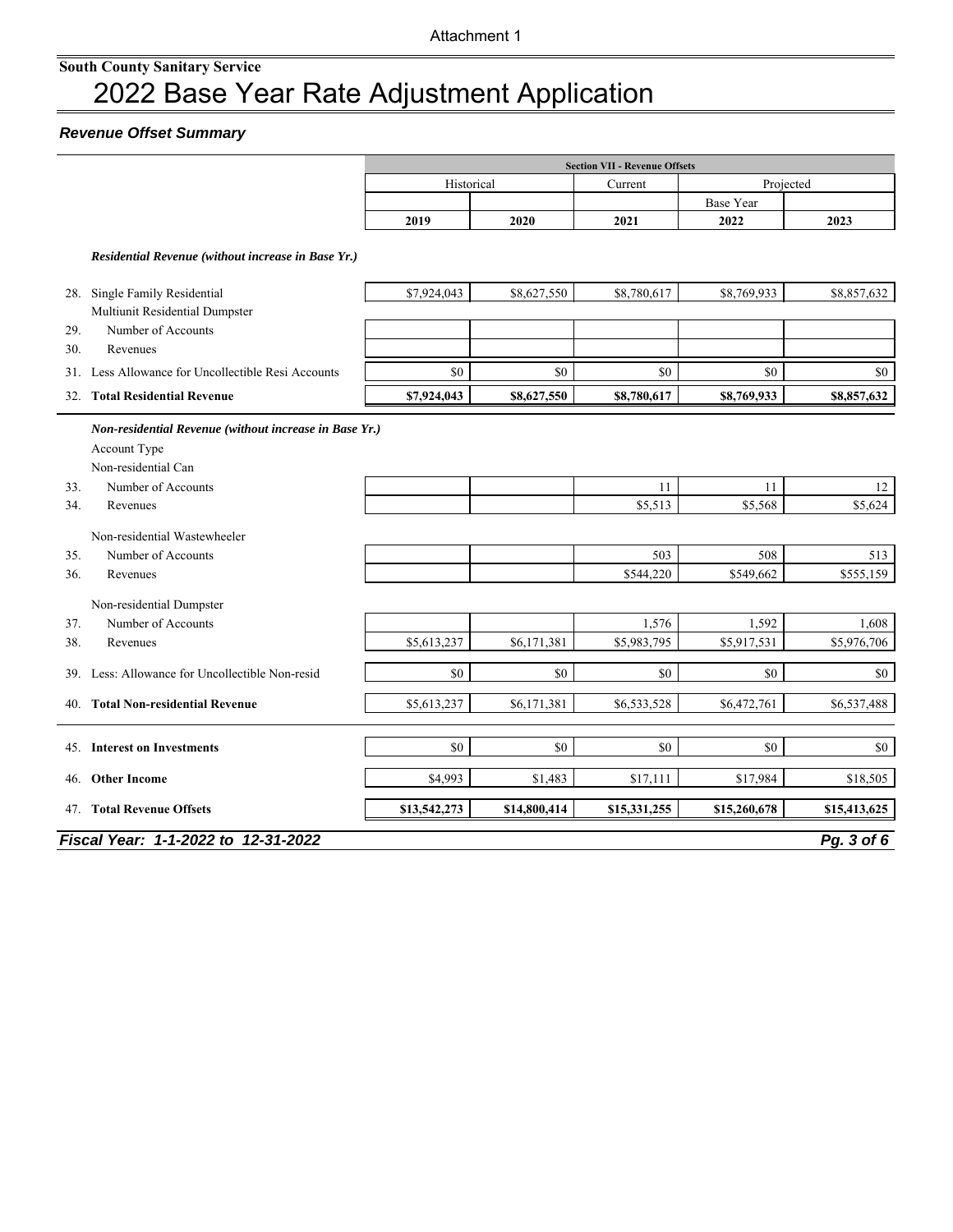### *Cost Summary for Base Year*

|     | <b>Description of Cost</b>               |              |               |              | <b>BASE YEAR</b> |              |
|-----|------------------------------------------|--------------|---------------|--------------|------------------|--------------|
|     |                                          | 2019         | 2020          | 2021         | 2022             | 2023         |
|     | Labor                                    | \$3,020,612  | \$3,353,557   | \$3,377,752  | \$3,642,382      | \$3,751,654  |
|     | Payroll Taxes                            | \$237,602    | \$260,583     | \$260,466    | \$280,299        | \$288,708    |
|     | 48. Total Direct Labor                   | \$3,258,214  | \$3,614,140   | \$3,638,218  | \$3,922,681      | \$4,040,361  |
| 49. | Corporate Overhead                       | \$370,263    | \$387,844     | \$460,472    | \$484,877        | \$499,423    |
|     | Less limitation (enter as negative)      | (\$19,920)   | $($ \$31,545) | (\$101,323)  | (\$106,693)      | (\$109,894)  |
|     | <b>Total Corporate Overhead</b>          | \$350,343    | \$356,299     | \$359,149    | \$378,184        | \$389,529    |
|     | Office Salaries                          | \$642,368    | \$722,755     | \$701,402    | \$773,471        | \$795,199    |
|     | Payroll Taxes - Office                   | \$46,420     | \$45,951      | \$56,910     | \$62,265         | \$64,133     |
|     | 50. Total Office Salaries                | \$688,788    | \$768,706     | \$758,312    | \$835,736        | \$859,332    |
|     | <b>Bad Debt</b>                          | \$12,541     | \$12,182      | \$15,064     | \$15,064         | \$15,064     |
|     | Allocated expenses                       | \$0          | \$0           | \$0          | \$0              | \$0          |
|     | Bonds expense                            | \$6,877      | \$5,221       | \$5,153      | \$5,426          | \$5,589      |
|     | Depreciation                             | \$406,756    | \$535,997     | \$1,129,264  | \$1,534,705      | \$1,827,206  |
|     | Drive Cam fees                           | \$21,242     | \$19,353      | \$20,599     | \$21,690         | \$22,341     |
|     | Dues and Subscriptions                   | \$20,483     | \$5,793       | \$19,974     | \$21,033         | \$21,664     |
|     | Facilities                               | \$59,584     | \$43,035      | \$29,218     | \$30,766         | \$31,689     |
|     | Gas and oil                              | \$914,400    | \$821,425     | \$947,541    | \$952,847        | \$980,712    |
|     | Insurance                                | \$860,855    | \$1,062,848   | \$1,225,897  | \$1,361,460      | \$1,402,304  |
|     | Laundry (Uniforms)                       | \$33,527     | \$29,461      | \$29,837     | \$31,418         | \$32,361     |
|     | Legal and Accounting                     | \$43,392     | \$46,291      | \$51,310     | \$53,890         | \$55,428     |
|     | Miscellaneous and Other                  | \$7,943      | \$5,614       | \$5,144      | \$5,416          | \$5,579      |
|     | Office Expense                           | \$211,414    | \$229,923     | \$254,048    | \$268,409        | \$276,461    |
|     | <b>Operating Supplies</b>                | \$59,319     | \$83,727      | \$73,903     | \$77,820         | \$80,155     |
|     | <b>Other Taxes</b>                       | \$37,649     | \$40,287      | \$39,285     | \$41,236         | \$42,399     |
|     | <b>Outside Services</b>                  | \$1,128,991  | \$1,244,791   | \$1,231,253  | \$328,750        | \$2,120,266  |
|     | Public Relations and Promotion           | \$5,119      | \$8,013       | \$7,639      | \$7,654          | \$7,663      |
|     | Postage                                  | \$21,635     | \$8,711       | \$12,894     | \$13,578         | \$13,985     |
|     | Permits                                  | \$60,344     | \$67,486      | \$92,393     | \$97,290         | \$100,208    |
|     | Relocation                               | \$18,530     | \$30,701      | \$22,040     | \$22,040         | \$22,040     |
|     | Rent                                     | \$3,000      | \$2,250       | \$11,023     | \$12,497         | \$12,872     |
|     | Telephone                                | \$13,294     | \$36,444      | \$36,121     | \$38,035         | \$39,176     |
|     | Tires                                    | \$100,399    | \$127,834     | \$144,039    | \$151,673        | \$156,223    |
|     | Travel                                   | \$27,991     | \$8,712       | \$12,431     | \$13,091         | \$13,483     |
|     | <b>Truck Repairs</b>                     | \$389,414    | \$492,848     | \$464,015    | \$488,608        | \$503,266    |
|     | Utilities                                | \$17,357     | \$21,613      | \$19,349     | \$20,375         | \$20,986     |
|     | 51. Total Other Gen/Admin Costs          | \$4,482,056  | \$4,990,560   | \$5,899,433  | \$5,614,771      | \$7,809,122  |
| 52. | <b>Total Tipping Fees</b>                | \$2,754,458  | \$2,924,849   | \$3,012,594  | \$4,730,341      | \$2,978,173  |
| 53. | <b>Total Franchise Fee</b>               | 1,482,198.00 | \$1,629,121   | \$1,652,070  | \$1,454,123      | 1,497,747.16 |
| 54. | <b>Total AB 939/Regulatory Fees</b>      | \$0          | \$0           | \$0          | \$0              | \$0          |
| 55. | <b>Total Lease Pmt to Affil Co.'s</b>    | \$142,332    | \$170,111     | \$172,663    | \$181,814        | \$187,268    |
|     | 55a. Interest Expense (to affiliate)     | \$87,922     | \$133,282     | \$162,043    | \$213,214        | \$247,236    |
|     | 55b. Total Transportation to Affil Co.'s | \$50,766     | \$34,271      | \$43,275     | \$43,275         | \$43,275     |
|     | 56. Total Cost                           | \$13,297,077 | \$14,621,339  | \$15,697,757 | \$17,374,139     | \$18,052,043 |

**Fiscal Year: 1-1-2022 to 12-31-2022** Pg. 4 of 6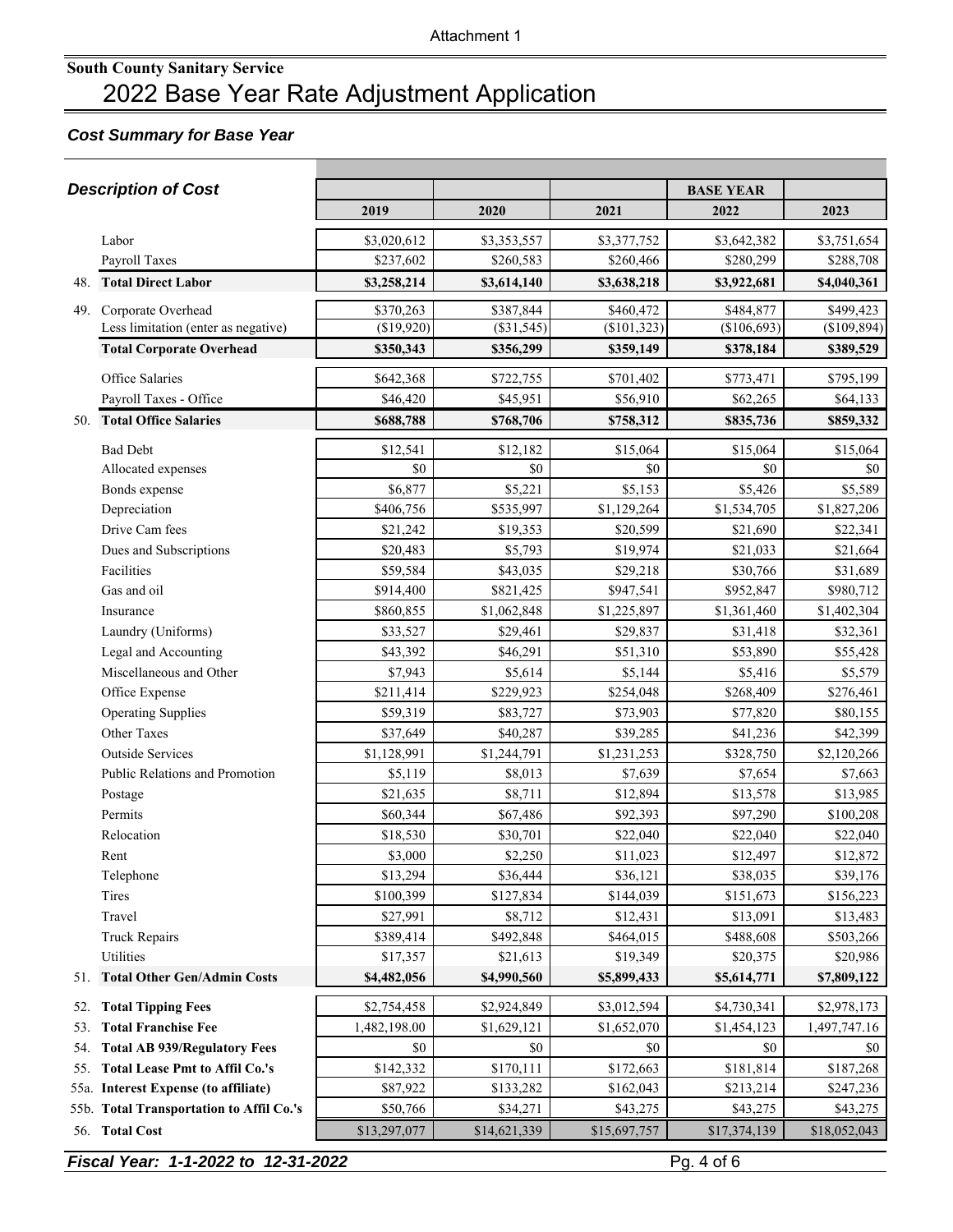Attachment 1

# 2022 Base Year Rate Adjustment Application

### **Base Year Revenue Offset Summary <b>For Information Purposes Only For Information Purposes Only**

|            |                                                         |                      |                     |                    | <b>Section VII-Revenue Offsets</b> |                  |                    |                  |
|------------|---------------------------------------------------------|----------------------|---------------------|--------------------|------------------------------------|------------------|--------------------|------------------|
|            | <b>Description of Revenue</b>                           | Overall              | Franchise           |                    | <b>Refuse Collection</b>           |                  |                    | Non-franchise    |
|            |                                                         | <b>Total</b>         | <b>Total</b>        | <b>Arroyo</b>      | Pismo                              | Grover           | Unincorporated     | <b>Total</b>     |
|            | <b>Residential Revenue</b>                              |                      |                     |                    |                                    |                  |                    |                  |
|            | (without increase in Base Year)                         |                      |                     |                    |                                    |                  |                    |                  |
| 57.        | Single Family Residential                               | \$8,769,933          | \$8,769,933         | \$1,826,861        | \$1,185,972                        | \$1,173,008      | \$4,584,092        |                  |
|            |                                                         |                      |                     |                    |                                    |                  |                    |                  |
|            | Multiunit Residential Dumpster                          |                      |                     |                    |                                    |                  |                    |                  |
| 58.        | Number of Accounts                                      | $\overline{0}$       | $\mathbf{0}$        |                    |                                    |                  |                    |                  |
| 59.        | Revenues                                                | \$0                  | \$0                 |                    |                                    |                  |                    |                  |
| 60.        | Less Allowance for Uncollectable                        | $\$0$                | \$0                 |                    |                                    |                  |                    |                  |
|            |                                                         |                      |                     |                    |                                    |                  |                    |                  |
| 61.        | <b>Total Residential Revenue</b>                        | \$8,769,933          | \$8,769,933         | \$1,826,861        | \$1,185,972                        | \$1,173,008      | \$4,584,092        | \$0              |
|            |                                                         |                      |                     |                    |                                    |                  |                    |                  |
|            | Non-residential Revenue (without increase in Base Year) |                      |                     |                    |                                    |                  |                    |                  |
|            | Account Type                                            |                      |                     |                    |                                    |                  |                    |                  |
|            |                                                         |                      |                     |                    |                                    |                  |                    |                  |
|            | Non-residential Can                                     |                      |                     |                    |                                    |                  |                    |                  |
| 62.        | Number of Accounts                                      | 11                   | 11                  | 5                  | 1                                  | $\overline{4}$   | $\mathfrak{2}$     |                  |
| 63.        | Revenues                                                | \$5,568              | \$5,568             | \$1,416            | \$280                              | \$1,033          | \$2,840            |                  |
|            | Non-residential Wastewheeler                            |                      |                     |                    |                                    |                  |                    |                  |
| 64.        | Number of Accounts                                      | 503                  | 503                 | 139                | 136                                | 98               | 131                |                  |
| 65.        | Revenues                                                | \$549,662            | \$549,662           | 149,429            | 195,948                            | 84,569           | 119,716            |                  |
|            |                                                         |                      |                     |                    |                                    |                  |                    |                  |
|            | Non-residential Dumpster                                |                      |                     |                    |                                    |                  |                    |                  |
| 66.<br>67. | Number of Accounts<br>Revenues                          | 1,576<br>\$5,917,531 | 1576<br>\$5,917,531 | 402<br>\$1,577,642 | 229<br>\$1,333,364                 | 321<br>\$828,238 | 625<br>\$2,178,286 | $\boldsymbol{0}$ |
|            |                                                         |                      |                     |                    |                                    |                  |                    |                  |
| 68.        | Less: Allowance for Uncollectible                       |                      |                     |                    |                                    |                  |                    |                  |
|            | Non-residential Accounts                                | \$0                  | \$0                 |                    |                                    |                  |                    |                  |
| 69.        | <b>Total Non-residential Revenue</b>                    | \$6,472,761          | \$6,472,761         | \$1,728,486        | \$1,529,592                        | \$913,840        | \$2,300,842        | \$0\$            |
|            |                                                         |                      |                     |                    |                                    |                  |                    |                  |
|            |                                                         |                      |                     |                    |                                    |                  |                    |                  |
| 74.        | <b>Interest on Investments</b>                          | \$0                  | \$0                 | \$0                | \$0                                | \$0              | \$0                | \$0              |
|            |                                                         |                      |                     |                    |                                    |                  |                    |                  |
| 75.        | <b>Other Income</b>                                     | \$17,984             | \$0                 | \$0                | \$0                                | \$0              | \$0                | \$17,984         |
|            |                                                         |                      |                     |                    |                                    |                  |                    |                  |
| 76.        | <b>Total Revenue Offsets</b>                            | \$15,260,678         | \$15,242,694        | \$3,555,347        | \$2,715,564                        | \$2,086,848      | \$6,884,935        | \$17,984         |
|            |                                                         |                      |                     |                    |                                    |                  |                    |                  |
|            | Fiscal Year: 1-1-2022 to 12-31-2022                     |                      |                     |                    |                                    |                  |                    | Pg. 5 of 6       |